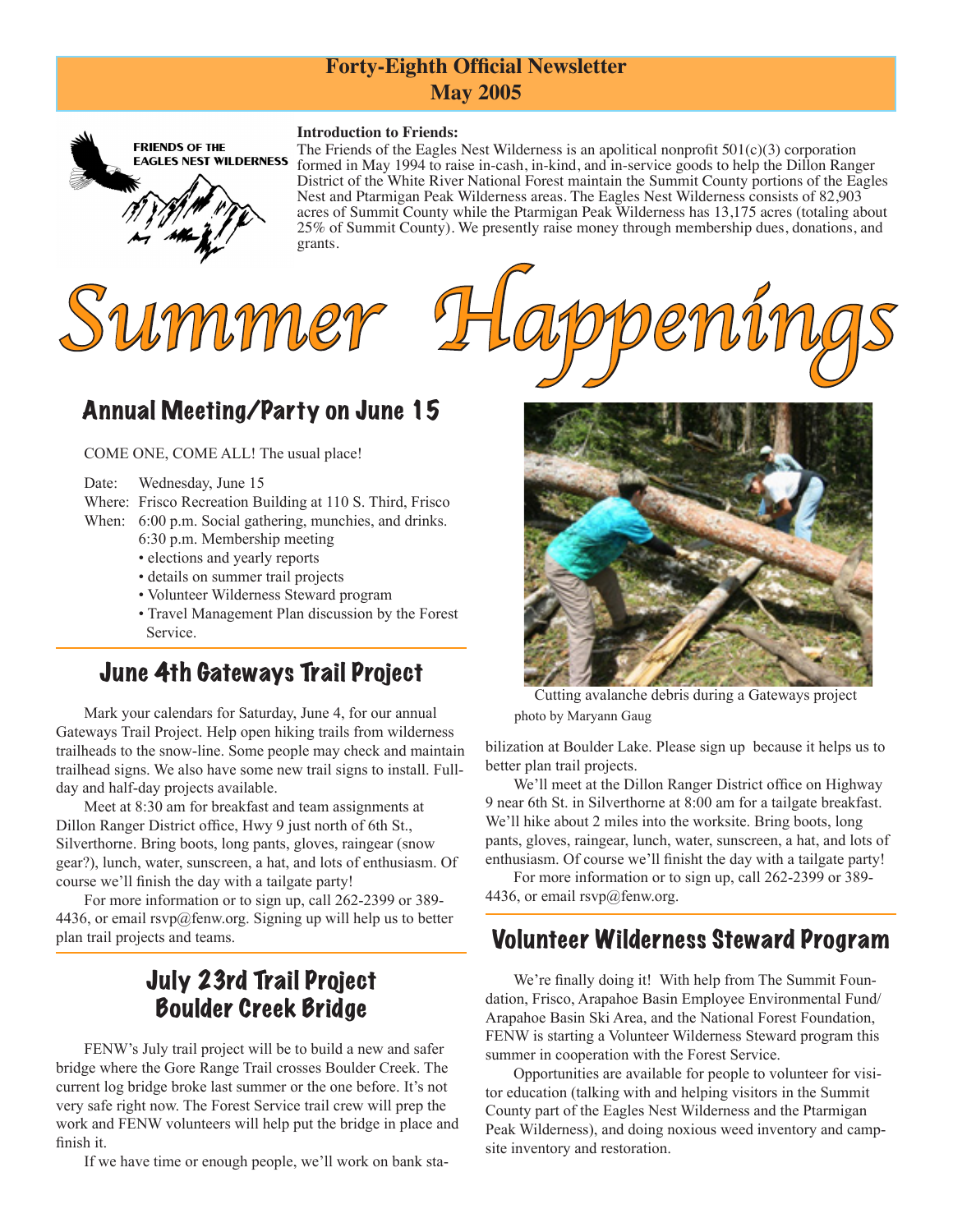

Restoring a huge fire pit near Harrigan Creek

 If you enjoy talking with people, sign up for day or overnight patrols. If you're tired of talking with visitors, but enjoying hiking around either on or off-trail, Field Monitor - inventorying noxious weeds or inventorying campsites and campsite restoration - will be right up your trail.

We do need applications so we can plan for training and uniforms for the Backcountry Stewards (visitor education folks).

 Volunteers will commit to at least 4 days of stewardship from June 20 through September 30 plus at least 1 training day.

#### **Applications are due May 21. Training is scheduled for June 18.**

You can read more information about the program at www.fenw.org/VMSinfo.htm and download an application, too. If websites aren't your game you can email steward@fenw.org or call Maryann at 970-468-6219 for more information and an application. Volunteers must be at least 18 years old.

### Maryann Gaug - Wild Wilderness Wonder of 2005

 At this year's Earth Day Action Fair on April 23, FENW's Maryann Gaug received the Wild Wilderness Wonder Award. Her nomination spoke of her years as an FENW Board member and grant proposal writer. She was also nominated for her freelance writing about Wilderness, wildlife, and Leave No Trace.

 Last year, the award was added to the Green Scene Awards in honor of the 40th Anniversary of the Wilderness Act. FENW President, Currie Craven, was the first ever Wild Wilderness Wonder award



Maryann with her award

photo by Kim Fenske

recipient in Summit County.

 Summit Recycling Project and the Blue River Group of the Sierra Club created the Earth Day Action Fair and the Green Scene Awards.

### Contact Us with Trail Problems

 If you're out hiking already and come across trail problems, please let us know what the problem is, the trail, and where **before June 1**. We can add the solution to our list of "To Dos" for our Gateways project.

 Trail problems include downed trees, erosion problems, broken bridges.

 Please call Jonathan Kriegel at 262-2399 or email trails@fenw.org.

Thanks for your eyes!

#### Welcome, George!

 Give a hearty hello to George Resseguie who recently joined the FENW Board of Directors. George is indeed a brave soul and volunteered not only to be on the Board, but also to be secretary. Many thanks to Vice-President, Jonathan Kriegel, for taking minutes for several months.

 George brings experience in project coordination and we're very thankful for his enthusiasm and talents.

#### Summit County 2005 Volunteer Calendar

 FENW will host three trail projects this summer: June 4, July 23, and a TBD in August.

 If you can't make those days or would like to offer your hand at other trail projects or attend interesting forums and nature hikes, Friends of Dillon Ranger District has compiled a calendar from 17 organizations. The calendar was too lengthy to include in this newsletter, but please check it out at www.fenw.org/ SC05volcalendar.htm (or if you don't want to type that much, click on volunteer opportunities on www.fenw.org).

## Wilderness Rangers - Summer 2005

Cindy Ebbert returns as Lead Wilderness Ranger for the Ptarmign Peak, Eagles Nest, and Holy Cross Wilderness areas. After having only one other Wilderness ranger, Matt Smith, to work with her in all three areas last summer, this year five additional Wilderness rangers will be on staff. Two of them will help Cindy in Summit County in the Eagles Nest and Ptarmigan Peak Wildernesses. Matt and two new Wilderness rangers will help in Eagle County in the Eagles Nest and Holy Cross Wilderness areas.

 Hiring the other four rangers is still in process.

 Cindy emphasized that the Volunteer Wilderness Stewards are still very much needed. The Wilderness areas are large - and besides, the USFS Wilderness rangers need some sleep and rest after hiking all those miles each week!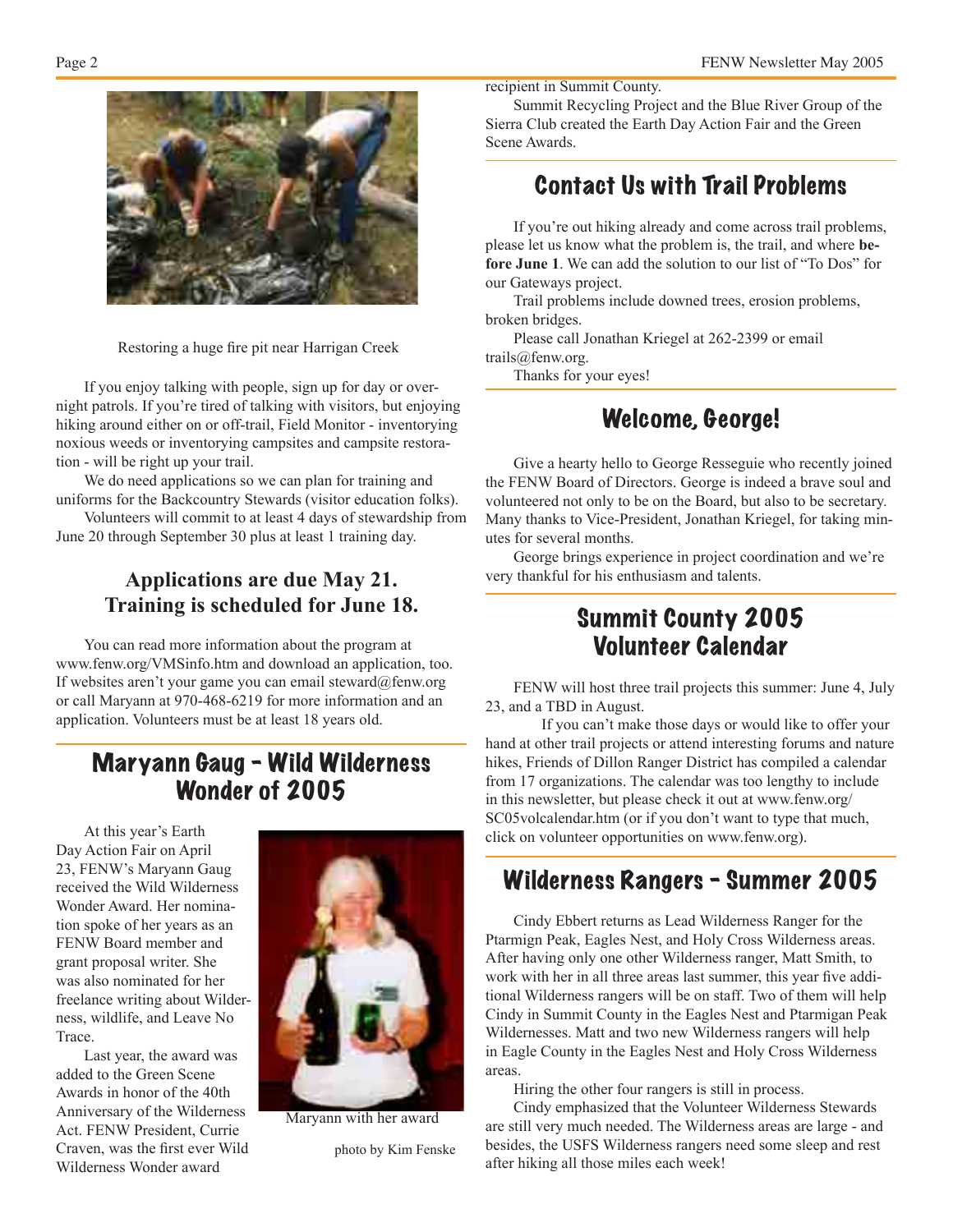### FENW Receives National Forest Foundation Matching Grant

By Maryann Gaug

 FENW received a \$10,675 matching grant from the National Forest Foundation (NFF)! Most of the money and matching funds will be spent on treating noxious weeds around Cataract Lake and in the Pebble Creek and Slate Creek drainages. Treatment in Wilderness is a challenge because no motorized or mechanized tools or vehicles can be used. FENW will hire a certified noxious weed contractor(s) who has the ability to treat weeds using horses or mules to carry the water and the herbicides.

 Some of the NFF funds have enabled FENW to expand the Volunteer Wilderness Steward program to include noxious weed inventory and campsite inventory and restoration.

 FENW has named the entire project including Volunteer Wilderness Steward program and noxious weed treatment - "Wilderness Ecosystem Improvement Project."

#### **FENW still needs to raise about \$2,425 in order to receive the entire \$10,675 grant from NFF.**

The National Forest Foundation, chartered by Congress, engages America in community-based and national programs that



promote the health and public enjoyment of the 192 million acre National Forest System, and accepts and administers private gifts of funds and land for the benefit of the National Forests. Check out their website at www.natlforests.org.

# Grassroots Membership Participation Needed for Noxious Weed Treatments

By Kim Fenske

 FENW will receive up to \$10,675 in matching grant money from the National Forest Foundation to battle invasive weeds on the forest. Weed treatments will continue for at least three seasons. In order to fully fund the FENW weed inventory and control project, FENW needs participation from all of its members.

 If you are interested in defending the diversity of wildflowers and the diversity of wildlife reliant on native plants in our wilderness areas, then please send a check to FENW earmarked for WEIP.

 Please ask local businesses for their support as well. Your dollars will go to match the federal grant.

#### How to Contribute

By Maryann Gaug

 To receive the NFF matching funds, FENW has to send all money we've raised to the NFF along with receipts. The donations we send to them must indicate that the money is intended for the Wilderness Ecosystem Improvement Project (WEIP) - WSC-2-5-05. Now we really don't expect you to remember all of that, so please note WEIP on your check and send it and the form below to us.

 If everyone can contribute a little and convince a friend or business to match or better your contribution , we'll have \$2,425 in no time and maybe some extra money to start a kitty for noxious weed treatment in 2006!

 Thanks to Neils Lunceford, Inc. and Steve and Pat Larson for their generous donations!

 Thanks in advance to all of you who contribute and find a match for your funds!

#### **Yes, I want to help Friends of the Eagles Nest Wilderness combat noxious weeds in or threatening our Summit County Wilderness areas!**

Please use my attached donation of to match the National Forest Foundation's \$10,675 matching grant for the Wilderness Ecosystem Improvement Project - WSC-2-5-05. Your donation is tax-deductible to the extent allowable by law. FENW is a non-profit 501(c)(3) organization.

Name:

Address:

Please mail your donation and this form to:

Friends of the Eagles Nest Wilderness, Noxious Weed Program, P.O. Box 4504, Frisco, CO 80443-4504 Thanks for your support!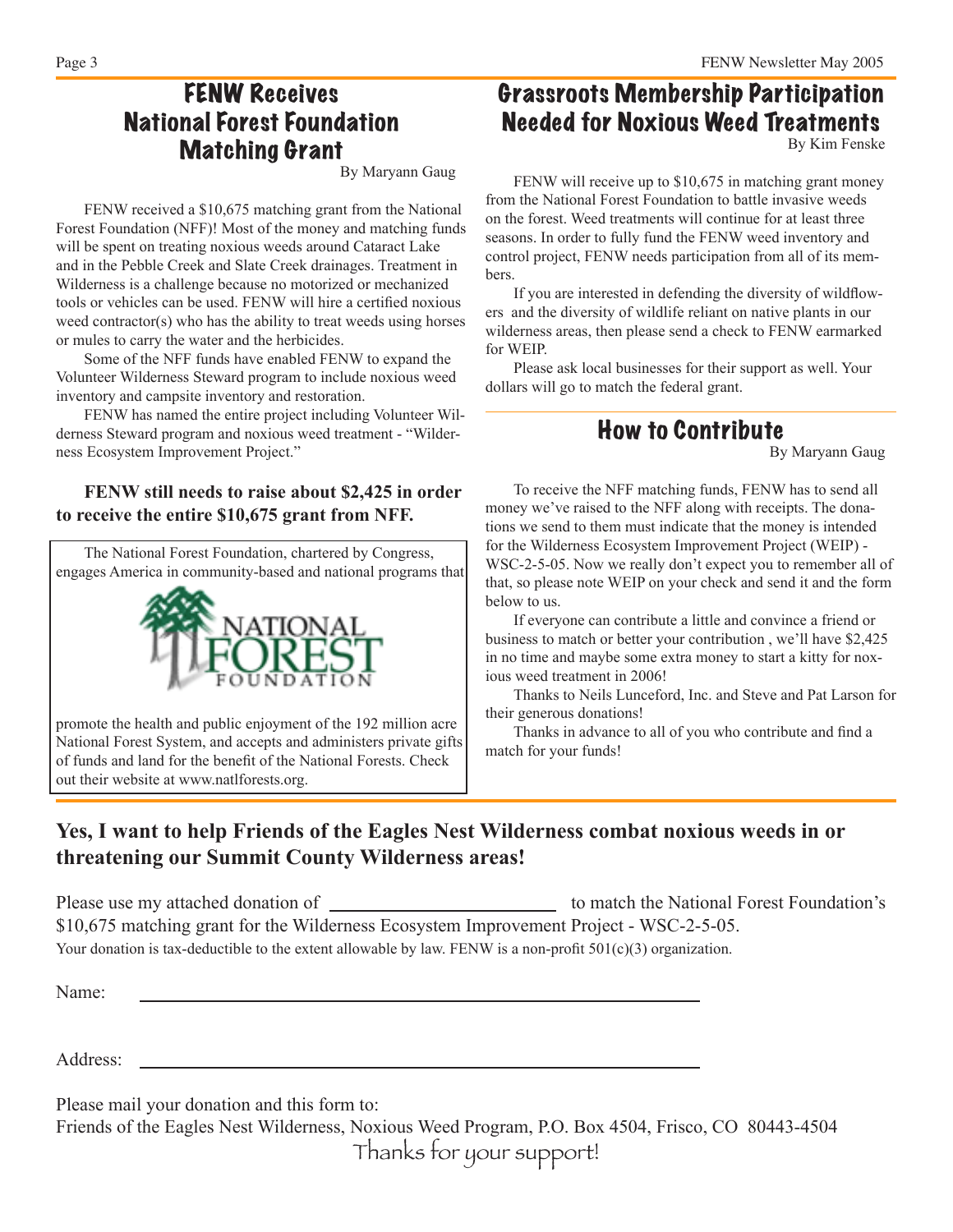#### Summit County Cost Share

 FENW has applied for \$500 cost share funds from the Summit County Weed Program. Lisa Taylor, the county noxious weed guruess, has been a great help as we get started on this new program.

### 2005 Silverthorne Ladies Cast and Blast

Hey, Ladies! Have you wanted to try your hand at fly fishing or hunting? Here's just the ticket! Two one-day fly fishing/ shotgun courses will be held on Saturday, June 25 and Sunday, June 26 from 8:30 am until 5:00 pm at the Silverthorne Pavilion and Silverthorne North Pond. Events will be 1) Introduction to fly fishing equipment and techniques and 2) Introduction to shotgun shooting. All equipment will be provided. Sponsored by the Colorado Division of Wildlife and the Town of Silverthorne.

 Cost is \$15.00 (including lunch and drinks)

 Each course has room for 16 participants on a first come basis. Please sign up for one course date. Call Kris Holinka, Hot Sulphur Springs CDOW at 970-725-6200.

### Travel Management Plan Update

 With the number of delays in producing the White River National Forest Travel Management Plan, FENW may have missed an opportunity for another "Guess the Release Date" contest. We had a successful fundraising event guessing the date of the Revision of the White River National Forest Plan a couple of years ago.

 The Travel Management plan accompanies the Forest Plan and specifies details of what type of travel is allowed on what trails, any trail closures, or even possibilities for new trail construction. Type of travel in an area is governed by the prescription for that hunk of land in the Forest Plan.

 Wendy Haskins, USFS Travel Management lead, says that the plan is in the print shop and should be released by mid- June. Often maps accompany the plans sent to interested parties, but this time, in order to have enough detail, the trails are shown on USGS topo maps. Due to the size and number of maps (over 1,000 maps) needed to cover the whole White River National Forest and all alternatives, the maps will be in electronic format on CDs. CDs will be available at the Dillon Ranger District office. The maps and text will also be on the White River website, www.fs.fed.us/r2/whiteriver.

 Beth Boyst, USFS Wilderness manager, will discuss with us the newly released Travel Management plan at FENW's annual meeting on June 15.

### FENW Email List

 If you did not receive the FENW information email sent out around April 17 and you would like to receive occasional email notices from FENW, please email your email address to info@fenw.org. We promise not to overload your inbox!

#### Dues are Due!

For many of you, your annual dues are due or are coming up shortly. Your address label has your renewal date on it. If the renewal date is sometime through August, it has been highlighted.

 For those of you long overdue, we've included a We Miss You! reminder.

 Your dues and donations are tax-deductible to the extent allowable by law. FENW is a non-profit 501(c)(3) organization.

 Dues and donations help us with our various projects and we really appreciate your financial support!

Please use the membership form on the back page to renew your membership. Please help us gain new members by passing this form along to friends and family.

**Please remember to send any email or address changes to FENW!**

**Friends of the Eagles Nest Wilderness Noxious Weed Program P.O. Box 4504 Frisco, CO 80443-4504**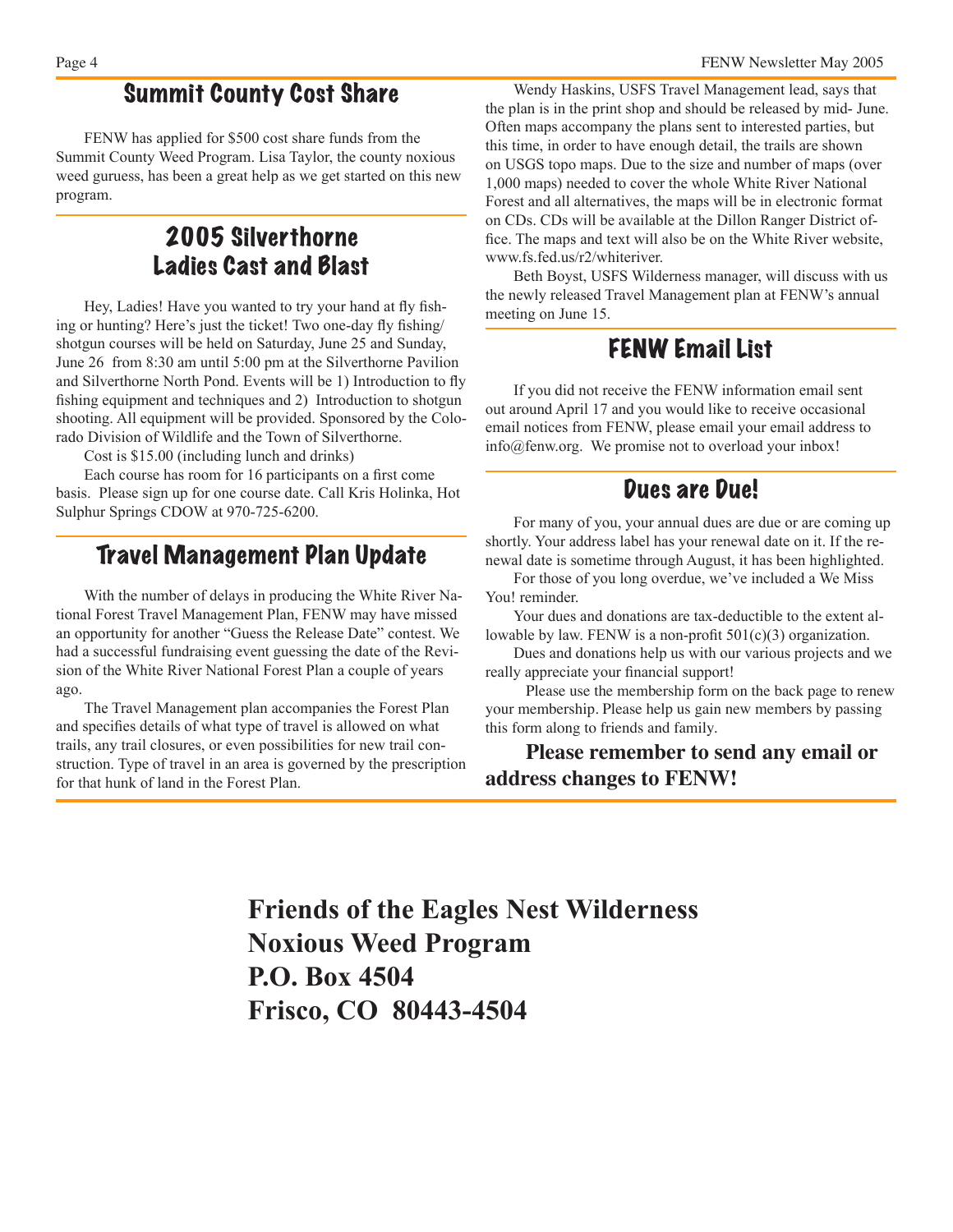### New and Renewing Members

We're a year behind in our thanks. Apologies if we missed someone. So here goes....

 Welcome to all our new members! Sylvia Conway, Doug Lane, Phillip & Virginia Riedesel, M.J. & Hans Wurster, Joann C. Dufty, Lynzie Flynn, Dortha & Donn German, Sandy Mortensen, Peter Packard, Jan Podolan, HOMES & LAND LLC., Rick & Shawna Emarine, William Kossian, Steve & Pat Larson, William Reed, George & Kathryn Resseguie, Lauri Medina & Matt Kampe, Jerry & Terri Thompson, John Miller, Dr. John Craven, Herbert & Renate Helm, Ellyn & Michael Johnson.

 Thank you, members who have renewed since May 2004: John & Connie McKeague, Allyn & Joyce Mosher, Rob & Debbie Nelson, Marshall Rutz, Bob & Martha Sani, Bill & Dee Simon, Kurt & Penny Steuer, Kim Fenske, John Miller, Marjorie Kroeger, Todd and Susan Robertson, Vera Gesse, Larry & Mary Ellen Gilliland, C. Thomas & Mary Kisker, Dave & Jan Lace, Charles & Debbie Pitman, Steve & Laura Rossetter, Maxine and Martin Solomon, Pat Spitzmiller, Tom Aguirre, Jim & Sue Anthony, Ellen Sappington & Rosemarie Archangel, Shirley Beaty, Joel & Mern Bitler, A. Keith Brown, Kathleen Castrigno, Patrick Dobey, Maryann Gaug, Ron James, Judith McGreevy, Leland Miller, Kurt Morscher, Carol Padlick, William Pifer, Jim & Mil Plant, Rich Rowley, Barbara Stiltner, Ernie & Barbara Werren, Currie Craven, Bob & Fran Jones, Jennifer & Jeff Miles, Marilyn Repsher, Karn Stiegelmeier, Copy Copy, William R. Greene, Bill & Marylee Adamson, Beth Boyst & Phil Bowden, Myra & Frank Isenhart, Joe Kramarsic, Jonathan H. Kriegel, Michael Miller, David Owens, Roger & Sue Paluska, Anne Robinson, Irv & Barbara Strauss, Robert C. & Judith C. Anderson, Linda Bush, James & Patricia Gilman, Linda Hrycaj, Mary Kay Rachwalski, Dave Raymond, Stu & Marty Richardson, John & Pat Taylor, Joan Hutchinson & Stan Wagon.

 Your support helps us with trail projects, matching funds for grant proposals, newsletters, and lots of other projects!

Thank you for your support of FENW and the Wilderness areas we help maintain and preserve.



South Willow Creek Falls in June

Photo by Maryann Gaug

#### Leave No Trace

 As we start hiking season again, let's help out our Wilderness areas by practicing Leave No Trace techniques.

- Here are the seven LNT principles:
	- \* Plan Ahead and Prepare
	- \* Travel and Camp on Durable Surfaces
	- \* Dispose of Waste Properly
	- \* Leave What You Find
	- \* Minimize Campfire Impacts
	- \* Respect Wildlife
	- \* Be Considerate of Other Visitors

 For more details and information, check out www.LNT.org.

 If each of us does our little part, remembering our two feet are part of thousands of feet hiking our Wilderness trails, we can make a difference and help keep the Eagles Nest and Ptarmigan Peak Wilderness areas wild!

### It's Mud Season - Get Muddy!

 Just a reminder. Spring, if that's what we're experiencing, is a time of melting snow and muddy trails. If you're out hiking, please remember to Get Muddy! Walk through the mud puddles or on snow. Walking on the vegetation next to a mud hole kills the plants after many feet have tromped on it. Then next year the mud puddle gets bigger or braided trails develop. If the trail is really really muddy, think about turning around and returning later when the trail is drier.

## Eagles Nest and Ptarmigan Peak Wilderness Use Regulations

 \* Maximum legal group size is 15 people per group with a maximum combination of 25 people and pack or saddle animals in any one group.

 \* Campsites shall be at least 100 feet away from all lakes, streams, trails, unless prohibited by signs.

 \* If a campfire is built, it shall be (1) farther than 100 feet from all streams and trails (2) at least 1/4 mile below treeline (fires are prohibited above treeline) and at least 1/4 mile away from all lakes.

 \* Equipment, personal property, and supplies shall be stored or left for no longer than 72 hours.

 \* Pack or saddle animals shall be hitched or tethered at least 100 feet from all lakes, streams, and trails.

 \* All dogs, except working stock dogs or dogs used for legal hunting purposes, shall be on a hand-held leash not to exceed 6 feet in length.

 \* Only livestock feed, such as pelletized feed and rolled grains, that has been processed through chemical or mechanical means in a manner that will destroy viable seeds is allowed.

 \* Hikers/equestrians shall walk/ride on switchbacks because shortcutting causes erosion and environmental damage.